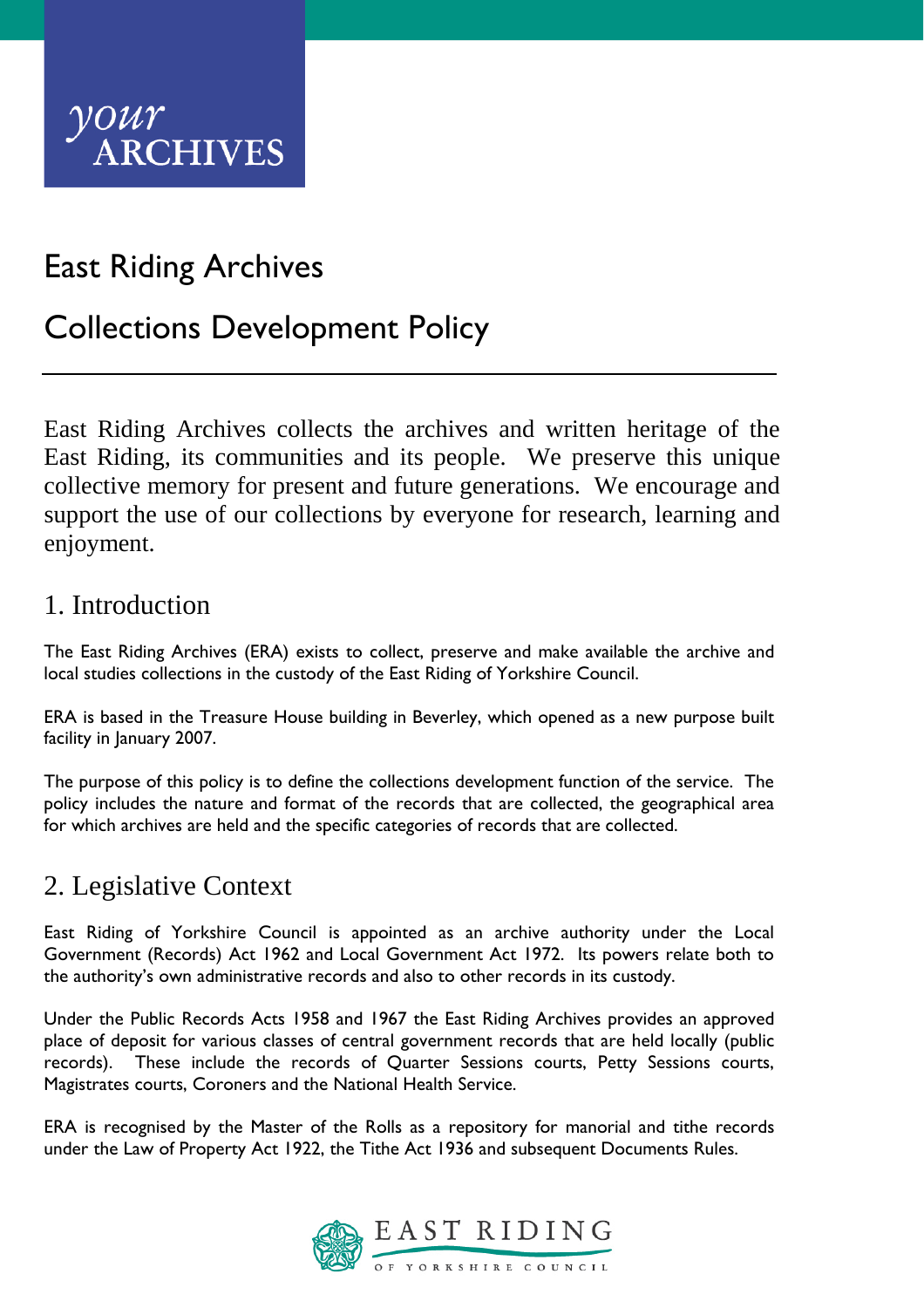

ERA exercises delegated powers under the Parochial Registers and Records Measure 1978, as amended in 1993, with regard to parishes within the Archdeaconry of the East Riding in the Diocese of York.

Additional requirements with regard to access to information in records and archives have been added as part of the Freedom of Information Act 2000, the Data Protection Act 2018 and the Environmental Information Regulations. These include a statutory right for individuals to have access to information, subject to exemptions and conditions.

## 3. General Principles

Records are defined as manuscripts, printed works, newspapers, typescripts, maps, plans, photographs, postcards, computer generated records, sound and digital archives and any other formats that form an integral and organic part of the archives of an organisation or individual.

These records may be acquired by deposit, gift, transfer or purchase.

Records which are acquired will be made available for public access (subject to being fit for production) as soon as possible or from a specified date, which may be at the end of a statutory closure period or one agreed with the Treasure House & Archives Manager.

The East Riding Archives will preserve the collections in its custody in accordance with PD 5454:2012 *Recommendations for the storage and exhibition of archival documents* and PAS 198:2012 *Specification for managing environmental conditions for cultural collections.*

ERA recognises the rights and collecting strengths of other local and national repositories and will make every effort to avoid competition, conflict or duplication.

#### 4. Geographical Context

The East Riding Archives will acquire records from organisations and individuals relevant to, and within the boundaries of, the area of the East Riding of Yorkshire Council as created on 1 April 1996 and as may be affected by future boundary changes.

ERA will also collect records relevant to the whole of, or substantial parts of, the pre-1974 historic County of the East Riding of Yorkshire.

ERA will acquire records from those parts of the historic County of the East Riding of Yorkshire which do not form part of the current East Riding of Yorkshire Council area only in accordance with the express wishes of depositors or donors and in collaboration with other repositories which also hold records for these areas.

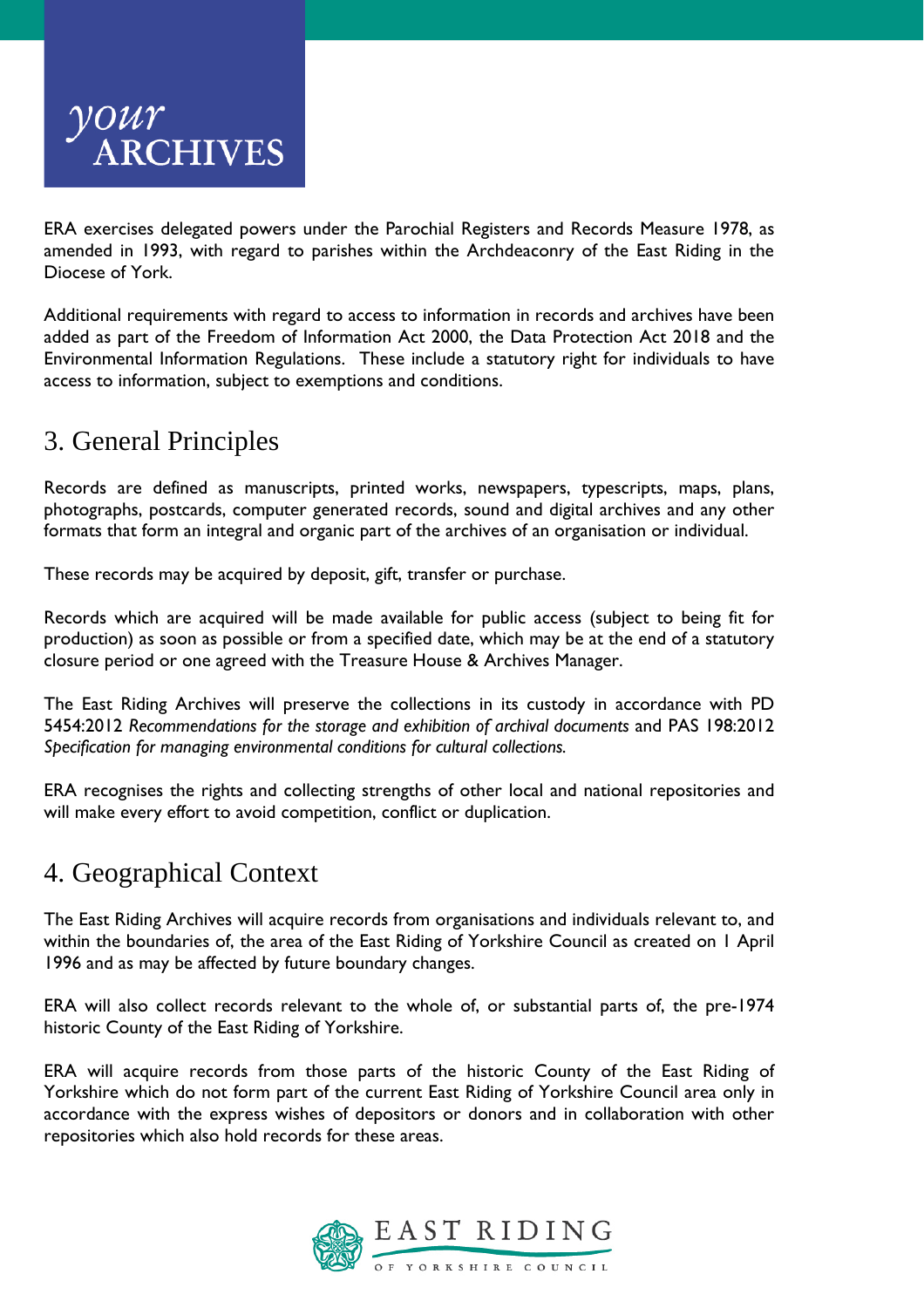

ERA will only collect records relating to elsewhere when they are part of a collection relevant to the East Riding of Yorkshire and it is necessary to keep the records together to maintain the archival integrity of the collection.

We will also acquire records relevant to the whole of the Humberside region when these have their administrative centre in the East Riding of Yorkshire.

## 5. Categories of Acquisitions

The East Riding Archives will acquire records of the following:

East Riding of Yorkshire Council Superceded local authorities in the East Riding of Yorkshire Defunct Humberside County Council Statutory bodies working in the East Riding of Yorkshire and Humberside region

We will also collect public records as offered to the East Riding Archives under the terms of the Public Records Acts.

ERA will acquire Anglican parish records relating to those parishes within the Archdeaconry of the East Riding, nonconformist church records within the East Riding of Yorkshire and records of any other religion relevant to the history of the East Riding.

ERA will collect records of organisations, businesses, institutions and individuals relevant to the administration, history and culture of the East Riding of Yorkshire.

We will acquire books, pamphlets, newspapers, journals and other printed sources relating to the East Riding of Yorkshire.

We will also collect microform or digitised copies of records that are held elsewhere but which are relevant to the East Riding of Yorkshire.

ERA aims to hold collections that reflect all aspects of life in the East Riding past and present covering as many communities, individuals and organisations as possible. We will actively seek to acquire records for the following areas that are currently under-represented in our holdings:

> Sport and social clubs and societies Local businesses and trade associations Political groups and workers organisations

#### 6. Exclusions

We will not acquire records that could be more appropriately held at another repository because of their content, provenance or format.